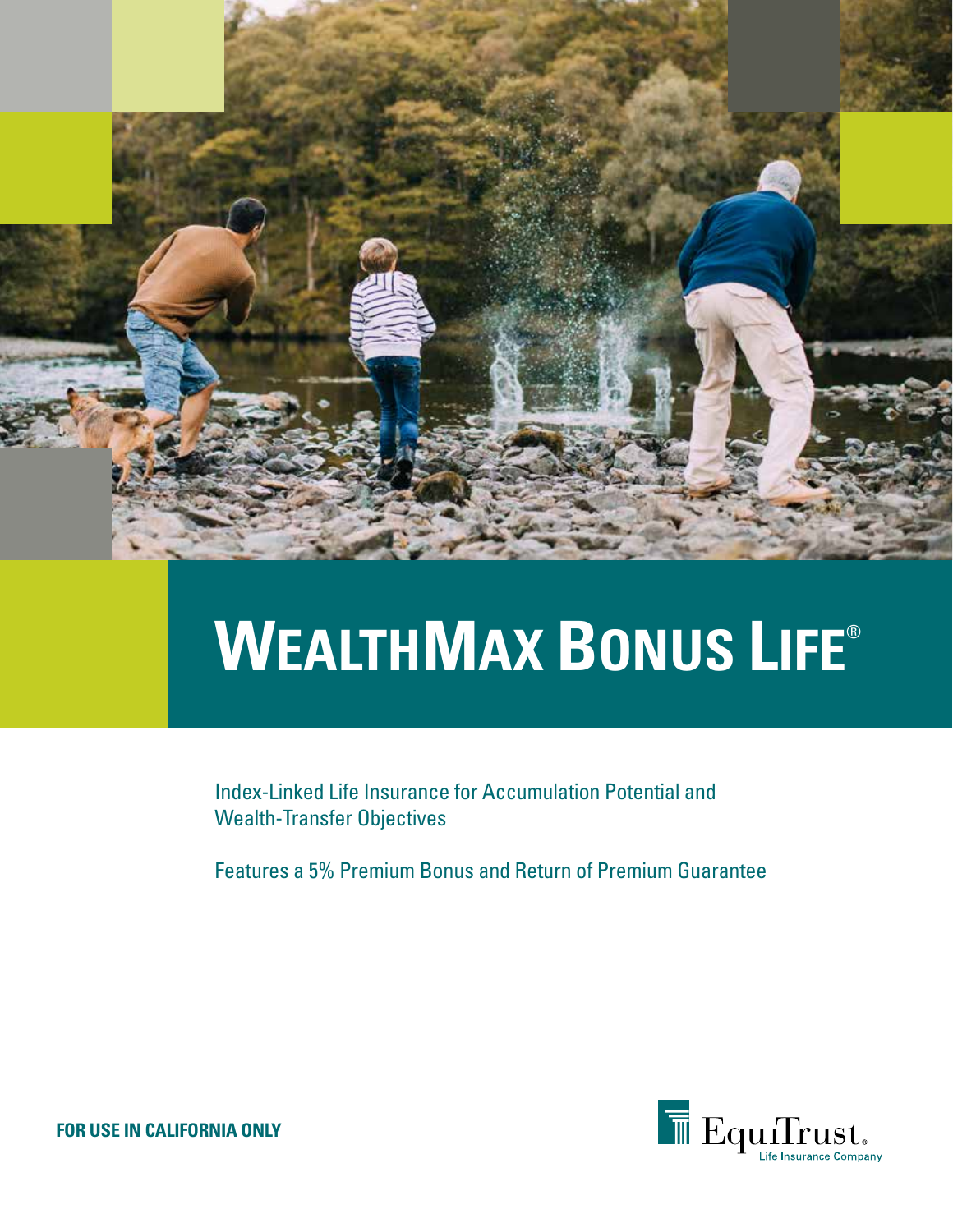#### **EquiTrust is a Name You Can Trust**

When you choose EquiTrust as a financial partner, you can rest assured your life policy is backed by conservative investment strategies, anchored by a disciplined and diversified management style. EquiTrust is supported by a history of success, experience and strength. Magic Johnson Enterprises – a diversified consortium of business entities and partnerships – owns a controlling interest in EquiTrust.

## *Do you seek a secure financial foundation with the potential to grow at index-linked rates?*

## *Are you concerned about liquidity to cover expenses in the future?*

As you continue to build for a secure financial future, some key priorities likely include

- accumulation potential while minimizing downside risk,
- access to funds, particularly in the event of unexpected medical issues, and
- providing for loved ones in the event of death

WealthMax Bonus Life is a life insurance policy designed to provide guarantees. It provides important protection against unexpected events as well as assurance on death-benefit amounts and against policy lapse.

WealthMax Bonus Life enables you to:

- Earn attractive index-linked credits while avoiding value declines
- Grow your estate for a tax-advantaged transfer to heirs
- Access living benefits in case of certain medical conditions
- Take penalty-free withdrawals after the first year
- Surrender your policy at any time and receive full premium payment less any withdrawals
- Provide an income-tax-free death benefit to beneficiaries

#### **When the Market is Up...You're Up! When it's Down...You're Not!**

Funds in a WealthMax Bonus Life insurance policy are not invested directly in the market and are not directly exposed to market risk. You earn index-linked credits based on positive changes of the selected index strategy. And you benefit from tax-deferred earnings, withdrawal privileges, Return of Premium Guarantee, death protection for your heirs and a 5% premium bonus.

You may choose among several accounts – including the 1-Year Interest Account which earns a fixed interest rate, and a variety of Index Accounts that earn credits based on changes in either the S&P 500 index®1, or custom, risk controlled indices: Barclays Focus50 Index2 and the S&P MARC 5% Excess Returns Index.<sup>1</sup>

On policy anniversaries, "index credits" are determined on the Index Accounts and applied to your policy's current accumulation value. Index credits are based on index performance. If the index declines, your accumulation value is not impacted.

On each policy anniversary, you have the ability to transfer money among the various accounts offered in your policy. After a transfer, the remaining balance in a given option, if any, must be at least \$2,000.

At the end of 10 years, surrender charges no longer apply. You continue to earn interest and index credits on an income-tax deferred basis.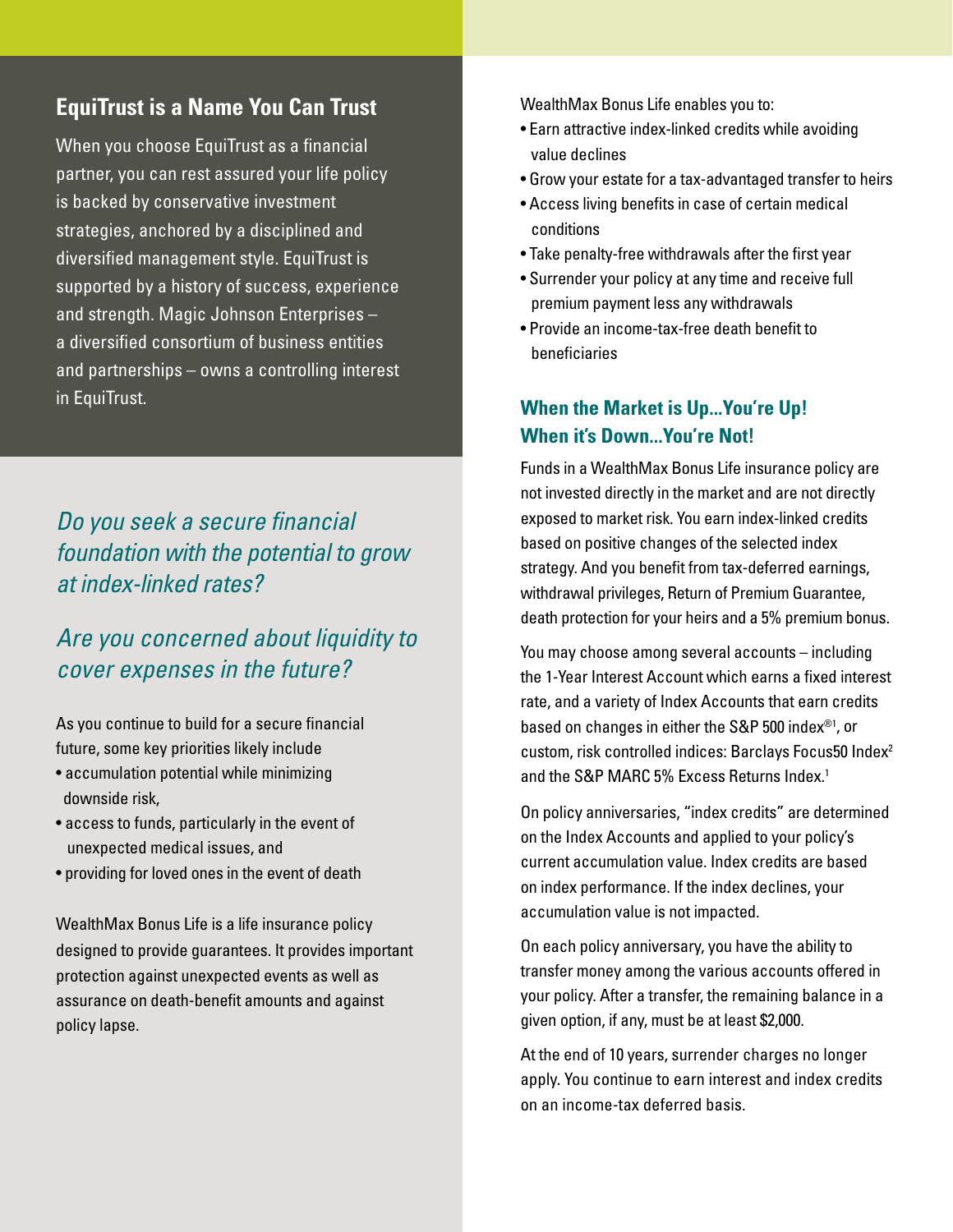#### **Leave a Legacy with WealthMax Bonus Life**

The concept is simple. Any increase in the accumulation value of your policy grows income-tax deferred during your lifetime. The policy pays a death benefit to your beneficiaries when you die.3 You can purchase a policy quickly; policies are usually issued within a week of premium payment. Life insurance death benefits generally pass to your beneficiaries free of federal income taxes.4 And because the death proceeds generally bypass probate, money can pass to beneficiaries more quickly.

#### **What Does "Income-Tax Free" Mean to Your Beneficiaries?**

If you use a taxable savings vehicle for your money, upon your death, a substantial portion may be paid in taxes. With a WealthMax Bonus Life insurance policy, the death benefit received by your beneficiaries is generally income-tax free and does not pass through probate.4



### **Comparison of a Life Insurance Policy Death Benefit with a Taxable Investment**



This example is hypothetical and for illustrative purposes only. Assumptions: Female, age 65, standard non-tobacco rating class with a \$50,000 single premium. Taxable investment assumes a 3.0% interest rate and a 24% income tax bracket. Taxes are paid from the taxable investment. All other interest is reinvested. This hypothetical chart compares a potential death benefit that may be payable to a beneficiary of a life insurance contract with a taxable investment.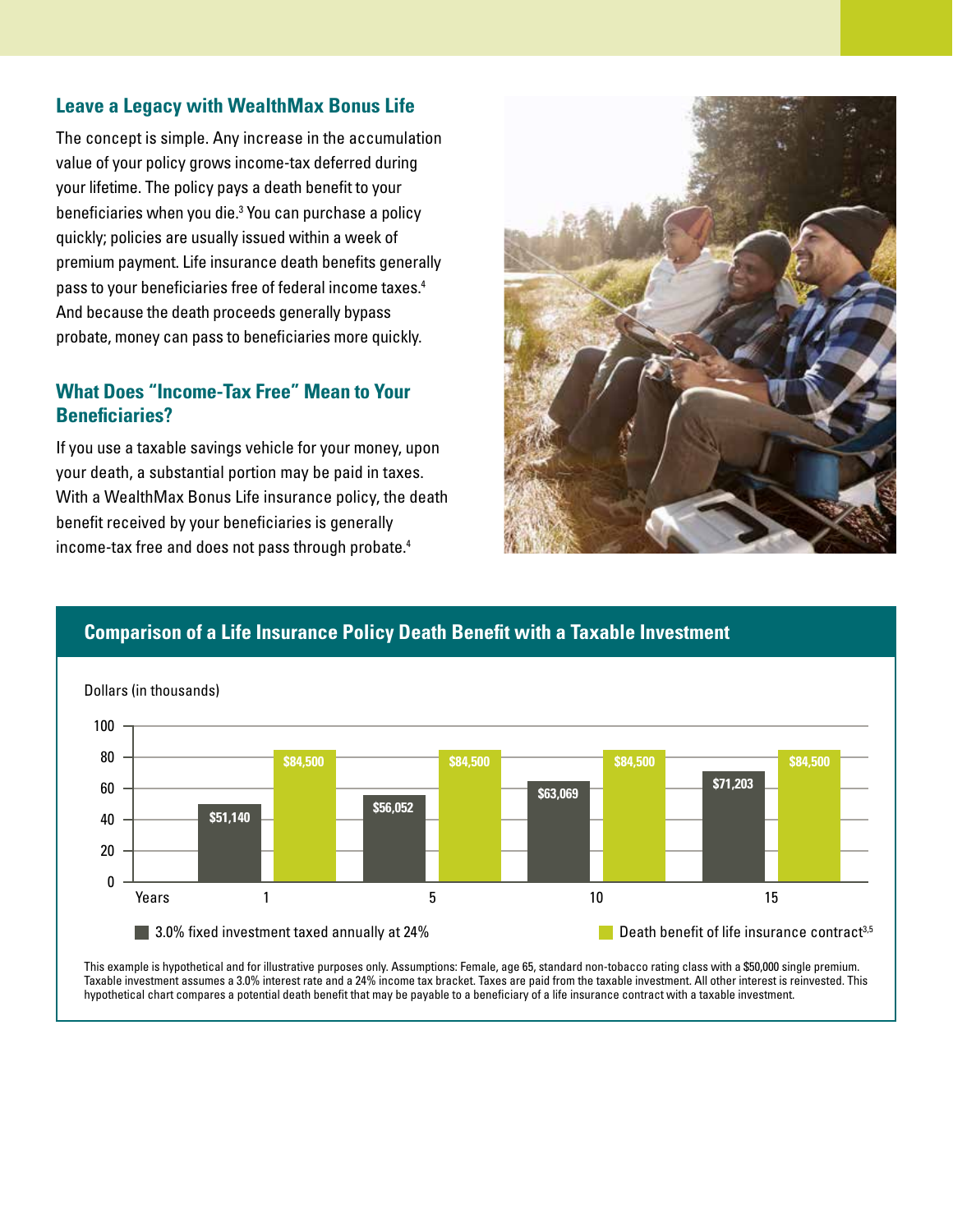

#### **What If You Need Access to Your Money?**

Only money not needed to meet current and foreseeable living expenses should be placed in a WealthMax Bonus Life policy. However, if you need cash, you may take either a loan on your policy, or a withdrawal that may be penalty-free in certain instances.<sup>6,7</sup> Most WealthMax Bonus Life policies are classified as a Modified Endowment Contract (MEC). Distributions, including loans, from a MEC are generally treated first as taxable distributions to the extent of gain in the policy and then as tax-free recovery of cost basis. In the event of a full surrender, the owner will receive no less than the singlepremium payment. The Return of Premium Guarantee does not apply if any policy loan is taken.

#### **What If You Encounter an Illness?**

The Accelerated Death Benefit Rider gives you access to cash if the insured is diagnosed with a chronic or terminal illness. Death benefits may be "accelerated" to help meet health-related expenses during the insured's lifetime – and may be taken on more than one occasion. The rider is included with your policy at no additional cost.8 Accelerated Death Benefits may be received federal income-tax free.

#### **The Value of Accelerated Death Benefits\***

For the 65-year-old woman in the previous example with \$50,000 premium, Accelerated Death Benefits would be available for these amounts in the event of one of the following health-related conditions.8

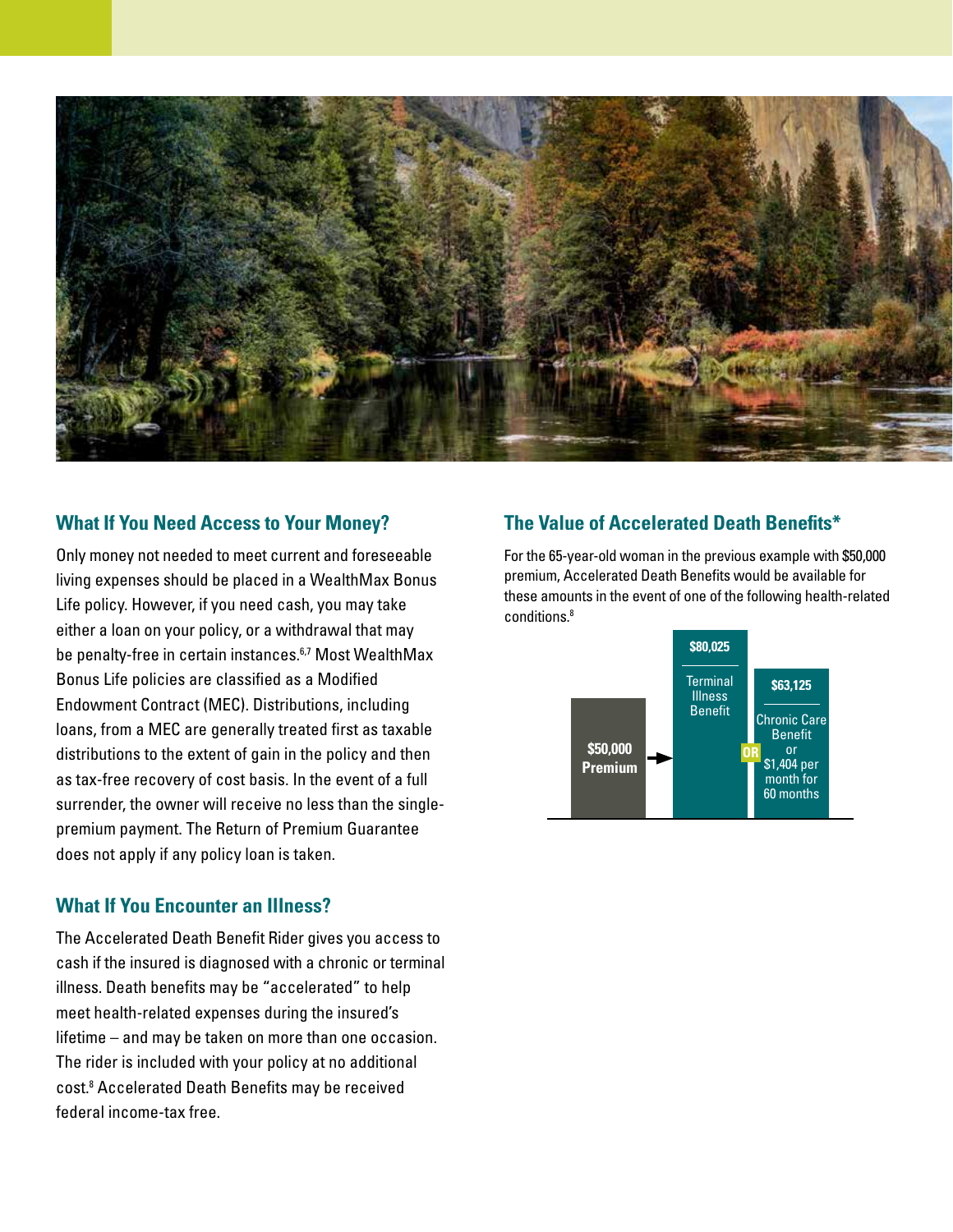

#### **Simple, Fast and Convenient**

Starting your policy requires only two easy steps.

- **Simple Application.** The application which can be completed either electronically or on paper – includes several health-history "pre-qualification" questions.
- **UnderWRITE-NOW Processing.®** Underwriting decisions can be made within minutes – in most cases – after a short interview by phone that your agent will initiate and in which you will participate. The interviewer will review the health questions on the application and may ask for additional information or clarification. At the conclusion of the interview, your agent will be notified if your application is approved – or, in rare cases, if additional information is needed. If the premium amount (or combined premium with owner's other EquiTrust policies) is \$250,000 or more, a more thorough review of medical history is conducted.

#### **Is WealthMax Bonus Life Right For You?**

- Would you like income-tax deferred growth potential during your lifetime?
- Do you have financial reserves earmarked for your loved ones or favorite charity?
- Are you concerned about access in the event of a chronic or terminal illness?
- Would you like to avoid income tax on amounts payable to your beneficiaries upon your death?

#### **Benefits For You and Your Family**

WealthMax Bonus Life makes leaving a legacy for your family as easy as possible.

- $\bullet$  Immediate death benefit<sup>3</sup>
- Death benefit received generally income-tax free
- Avoids probate
- Cash accessible through Accelerated Death Benefits<sup>8</sup>, loans<sup>6</sup> or withdrawals

**Talk to your insurance agent today about how WealthMax Bonus Life insurance can help you build wealth and leave a legacy for your family or charity.**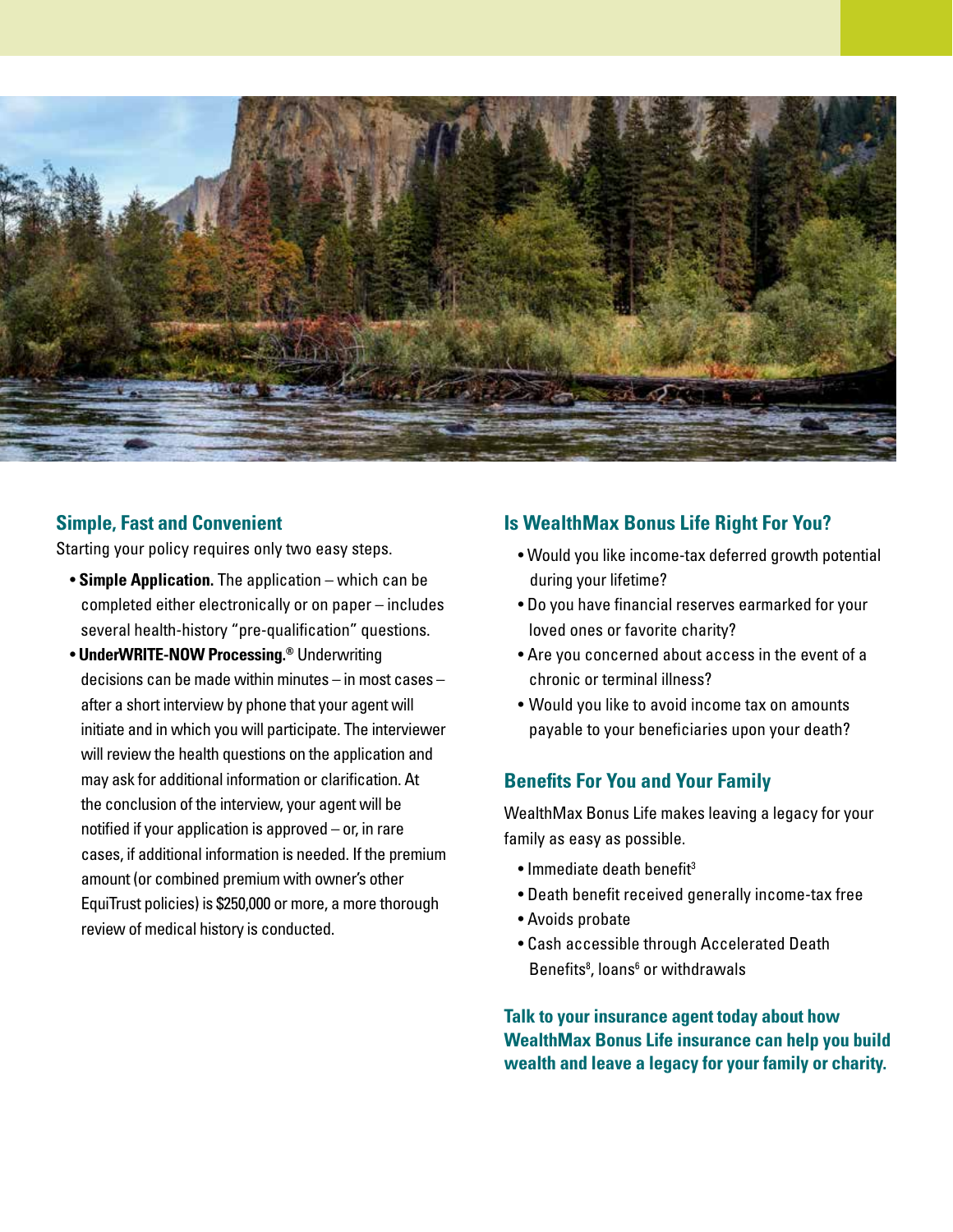## **Product Details**

| <b>Premiums</b>                                      | Your policy is funded with a single premium which will be allocated among the accounts<br>shown below based on your instructions. No additional premiums are allowed.<br>1-Year Point-to-Point Participation Index Account - If the Barclays Focus50 Index<br>value at the end of the contract year is greater than the index value at the beginning<br>of the contract year, you receive index credits based on that increase multiplied by<br>the participation rate. The participation rate is reset annually.                                                                                                                                                 |  |  |  |
|------------------------------------------------------|-------------------------------------------------------------------------------------------------------------------------------------------------------------------------------------------------------------------------------------------------------------------------------------------------------------------------------------------------------------------------------------------------------------------------------------------------------------------------------------------------------------------------------------------------------------------------------------------------------------------------------------------------------------------|--|--|--|
| <b>Barclays Focus50 Index</b>                        |                                                                                                                                                                                                                                                                                                                                                                                                                                                                                                                                                                                                                                                                   |  |  |  |
| <b>S&amp;P MARC 5% Excess</b><br><b>Return Index</b> | 1-Year Point-to-Point Participation Index Account - If the S&P MARC 5% Excess<br>Return Index value at the end of the contract year is greater than the index value at<br>the beginning of the contract year, you receive index credits based on that increase<br>multiplied by the participation rate. The participation rate is reset annually.                                                                                                                                                                                                                                                                                                                 |  |  |  |
| S&P 500 <sup>®</sup> Index<br><b>Accounts</b>        | 1-Year Point-to-Point Cap Index Account - If the index value at the end of the policy<br>year is greater than the index value at the beginning of the policy year, you receive<br>index credits based on that increase up to a specified cap. The cap is reset annually.                                                                                                                                                                                                                                                                                                                                                                                          |  |  |  |
|                                                      | 1-Year Monthly Average Participation Index Account - If the average of the monthly<br>index values for the contract year is greater than the index value at the beginning of<br>the contract year, you receive index credits based on that increase multiplied by the<br>participation rate. The participation rate is reset annually.                                                                                                                                                                                                                                                                                                                            |  |  |  |
| <b>Fixed Rate</b>                                    | 1-Year Interest Account - A one-year fixed interest rate is set when your policy is<br>issued. The rate is reset annually, and provides a fixed rate that you may prefer for a<br>portion of your assets.                                                                                                                                                                                                                                                                                                                                                                                                                                                         |  |  |  |
| <b>Barclays Focus50 Index</b>                        | The Barclays Focus50 Index seeks growth opportunities while limiting volatility<br>through exposure to a dynamic combination of U.S. stocks and U.S. Treasury<br>Indices. Low Volatility U.S. stocks are used because, historically, they have tended<br>to outperform other, higher volatility stocks, on a risk-adjusted basis. The addition<br>of Treasuries adds a diversification benefit and a potential reduction in risk. To<br>further control risk, the index aims to limit its annual volatility to a 5% target using<br>a process called volatility control. For more information on this index, visit<br>Indices.Barclays/Focus50, ticker: BXIIF50E. |  |  |  |
| <b>S&amp;P MARC 5% Excess</b><br><b>Return Index</b> | The S&P MARC 5% Excess Return Index seeks to provide multi-asset diversification<br>within a simple risk weighting framework, tracking three underlying component<br>indices that represent three asset classes: equities, commodities, and fixed income.<br>S&P MARC 5% Excess Return Index is dynamically rebalanced between the three<br>indices and the cash component to target a 5% level of volatility. For more information<br>on this index, visit SPIndices.com, ticker: SPMARC5.                                                                                                                                                                       |  |  |  |
| <b>Accumulation Value</b>                            | Your policy value will be credited interest based on the accounts chosen. Cost of<br>insurance charges will be deducted monthly in all years. The monthly policy fee is \$10,<br>all years. There is also a monthly per-\$1,000 policy expense charge in years 1-15.                                                                                                                                                                                                                                                                                                                                                                                              |  |  |  |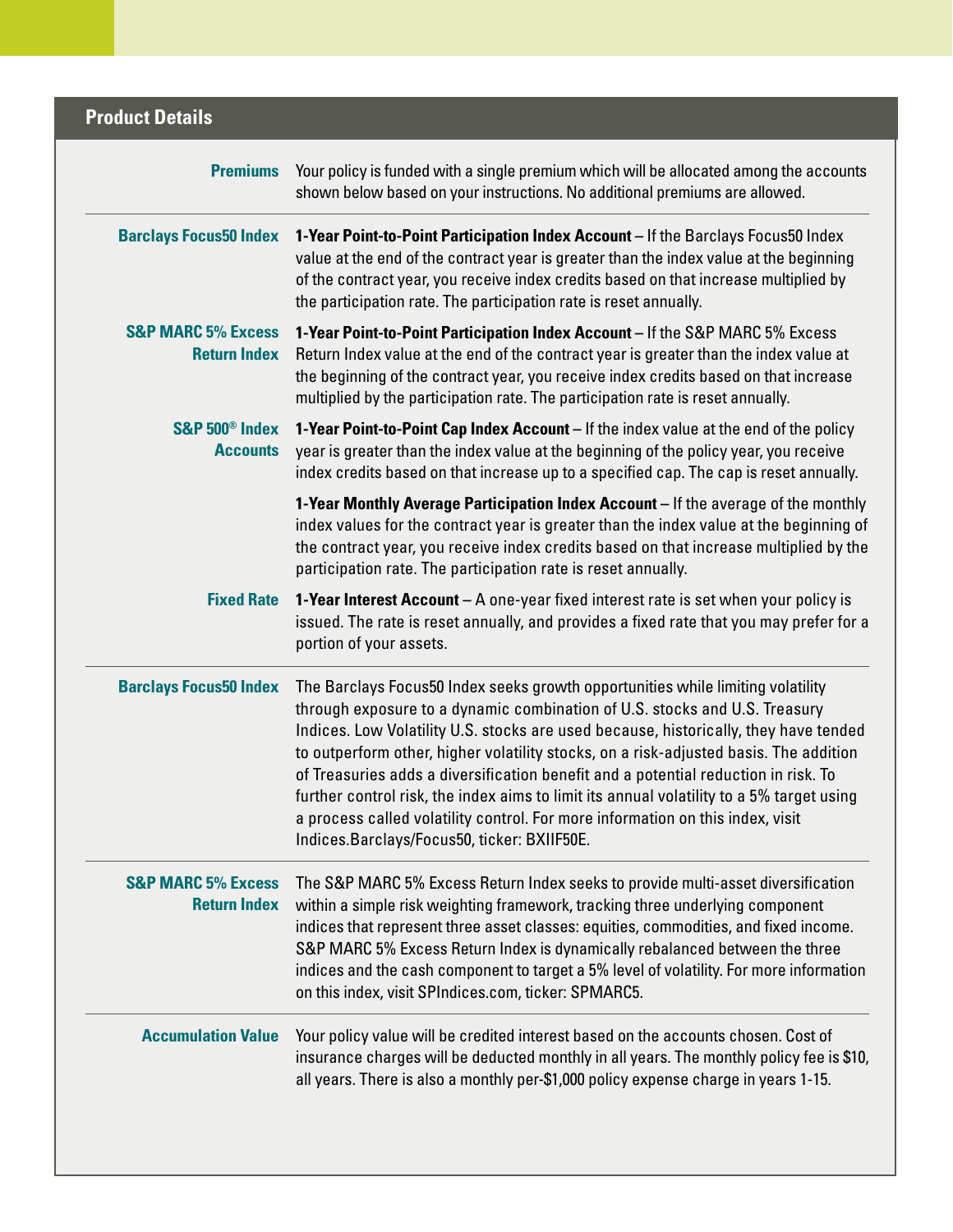| <b>Product Details</b>                        |                                                                                                                                                                                                                                                                                                                                                                                                                                                                                                                                                                                                                                     |          |    |    |  |  |
|-----------------------------------------------|-------------------------------------------------------------------------------------------------------------------------------------------------------------------------------------------------------------------------------------------------------------------------------------------------------------------------------------------------------------------------------------------------------------------------------------------------------------------------------------------------------------------------------------------------------------------------------------------------------------------------------------|----------|----|----|--|--|
| <b>Access to Policy</b><br><b>Cash Value</b>  | <b>Withdrawals</b> – After the first policy year, you may withdraw up to 5% of your<br>Accumulation Value each policy year without a surrender charge. Withdrawals of<br>more than 5% are subject to a surrender charge. A \$25 fee will be assessed on any<br>partial withdrawal.7<br>Loans - Loans are available from your policy. Loans will be charged at a<br>declared rate. Any loan taken will terminate the Return of Premium Guarantee.                                                                                                                                                                                    |          |    |    |  |  |
| <b>Surrender Charges<sup>9</sup></b>          | The policy can be surrendered (fully or partially) at any time. Surrenders in excess<br>of a penalty-free withdrawal may be subject to a surrender-charge based on the<br><b>Accumulation Value.</b>                                                                                                                                                                                                                                                                                                                                                                                                                                |          |    |    |  |  |
|                                               | Year<br>2<br>3<br>5<br>6<br>4                                                                                                                                                                                                                                                                                                                                                                                                                                                                                                                                                                                                       | 7<br>8   | 9  | 10 |  |  |
|                                               | 12%<br>12%<br>12%<br>12%<br>11%<br>10%<br><b>Charge</b>                                                                                                                                                                                                                                                                                                                                                                                                                                                                                                                                                                             | 8%<br>6% | 4% | 2% |  |  |
| <b>Return of Premium</b><br><b>Guarantee</b>  | In the event of a full surrender, the owner will receive no less than the single premium<br>payment, less any partial withdrawals taken. The Return of Premium Guarantee is termi-<br>nated in the event of a policy loan or upon election of any Accelerated Death Benefits.                                                                                                                                                                                                                                                                                                                                                       |          |    |    |  |  |
| <b>Access to Your</b><br><b>Death Benefit</b> | If the insured's health condition declines during the insured's lifetime, a portion of the<br>policy's death benefit is available to help with health-related and other expenses. <sup>9</sup> The<br>Death Benefit may be accelerated upon certification for one of the following events.                                                                                                                                                                                                                                                                                                                                          |          |    |    |  |  |
|                                               | <b>Terminal Illness</b> – If the insured person becomes terminally ill, with a life expectancy<br>of less than 12 months, the owner may accelerate the death benefit. The accelerated<br>amount will be adjusted by a discount factor.                                                                                                                                                                                                                                                                                                                                                                                              |          |    |    |  |  |
|                                               | <b>Chronic Care</b> – If the insured person is diagnosed as chronically ill, the owner may<br>accelerate up to 100% of the death benefit to be paid out either monthly or in a lump<br>sum. Lump sum payment amounts will be adjusted by a discount factor. The insured<br>must be unable to perform two of six Activities of Daily Living for at least 90 con-<br>secutive days, or require substantial supervision due to severe cognitive impairment<br>to be considered chronically ill.                                                                                                                                        |          |    |    |  |  |
| <b>Death Benefit</b>                          | Upon the insured's death, the beneficiaries will receive the policy death benefit<br>provided the policy is in force. <sup>3</sup> The Death Benefit amount will be the greater of:<br>• The face amount on the date of death, less any loan balance; or<br>• The greater of the Accumulation Value or the Minimum Guaranteed Cash Value on<br>the date of death, multiplied by the Minimum Required Death Benefit Percentage less<br>any loan balance.<br>Your agent will provide an illustration that shows the death benefit. Death Benefits are<br>reduced by withdrawals, loans and payment of any Accelerated Death Benefits. |          |    |    |  |  |
|                                               |                                                                                                                                                                                                                                                                                                                                                                                                                                                                                                                                                                                                                                     |          |    |    |  |  |